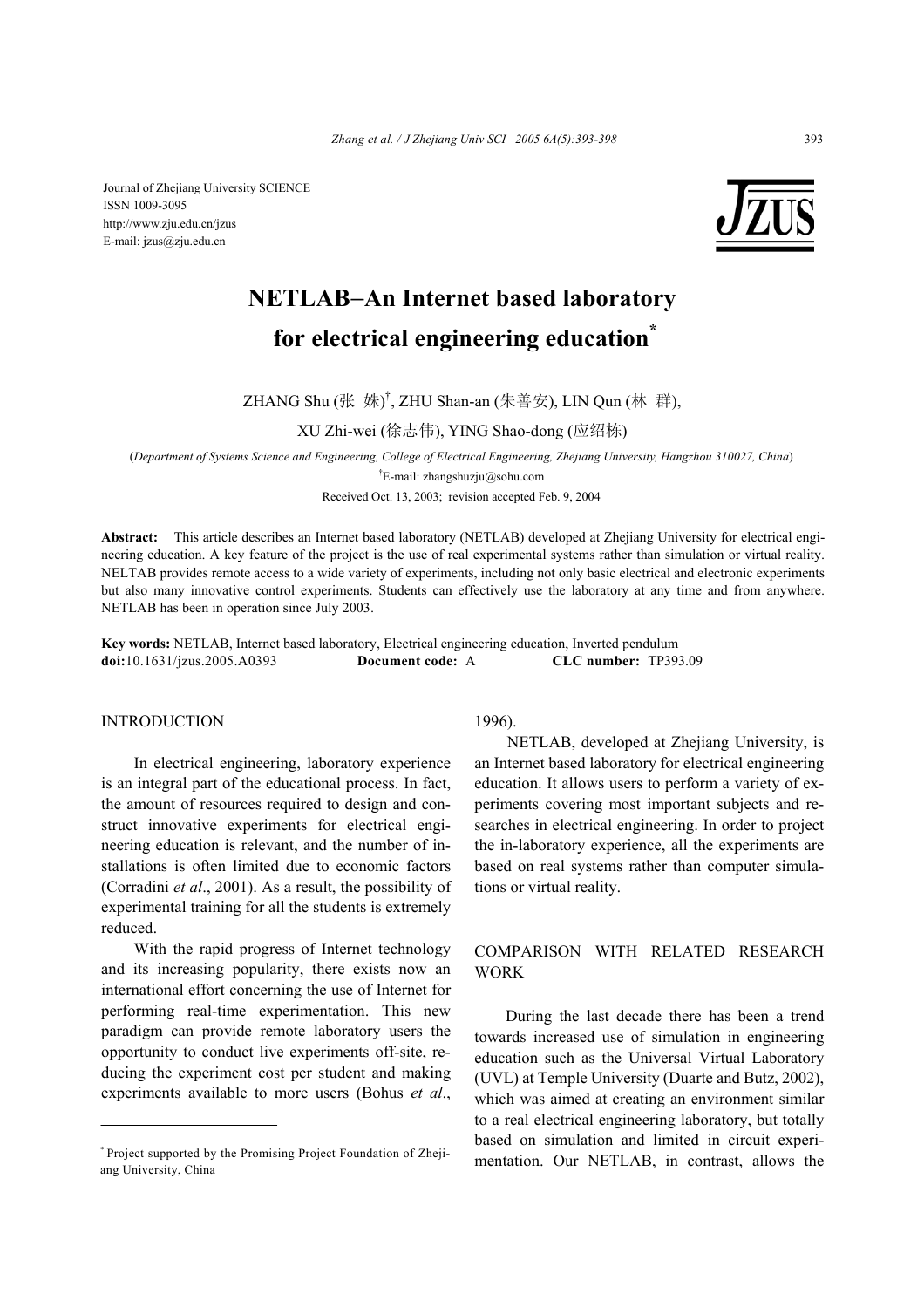students to work on real equipments (no virtual reality and no ideal simulation!).

The laboratory set up by the Department of Telecommunications and Signal Processing at BTH (Blekinge Institute of Technology) enabled the students to perform real experiments remotely (Gustavsson, 2002). However, it only focused on basic electrical experiments for undergraduate education, with no moving control systems. Our NETLAB provides remote users the opportunity to conduct a variety of experiments including not only electrical and electronic experiments but also many innovative control experiments such as the rotary inverted pendulum experiment, the fan and plate process, the elevator control, etc.

Control system design is typically part of electrical engineering. Presently, there is a lot of activity in trying to develop Internet based labs for performing control experimentation (Corradini *et al*., 2001; Hahn and Spong, 2000; Irawan *et al*., 2001; Martinez-Garcia and Garrido, 2001; Miele *et al*., 2001). However, most of the recently developed remote labs only allow users to send set point commands to the physical plant and perhaps alter the control gain (i.e., the controller structure remains fixed) (Dixon *et al*., 2002). The remote laboratory at the Universities of Ancona and Lecce allowed the student to design his/her own controller using a Matlab-like language (Corradini *et al*., 2001). Considering that C is a more efficient language compared with Matlab, NETLAB provides a second-development interface based on C language for user-designed custom control algorithms. The second-development interface is very easy to master since it only includes 3 functions which require the student to implement in C language and then compile into DLL. The DLL file can be uploaded to the server computer and then be tested on the actual plant. Particularly, the control site program has the ability to check the DLL file before being executed (e.g., check whether any unknown function exists in the DLL).

Because of Internet traffic and bandwidth, telepresence features have become an argument in Internet laboratory experience. Australia's Telerobot on the Web, developed by University of Western Australia, allows a remote user to control a robot arm by supplying the desired *x*, *y*, *z* positions to the server in a HTML form (Taylor and Trevelyan, 1995). The server will capture and transmit monochrome images of the robot to the user, only at the end of each move, which means that users cannot view the movements of the robot in real time, but only the images of its final position. In contrast, NETLAB allows users to view the full motion of moving control systems in real-time and in color. Moreover, NETLAB provides users the opportunity to record video sequence remotely for later observation, which is independent of Internet traffic and bandwidth.

Another unique feature of NETLAB is that it permits two experiment modes: synchronous mode and asynchronous mode. In synchronous mode, users interact actively with the real experimental device in real time. In view of the limited bandwidth and characteristics of Internet, we also offer an asynchronous experiment mode, in which user only needs to send his/her request. The server will send the request to the control site immediately once the control site is not occupied. Then the control site sends the results back to the server after completion of the experiment. The server will send the result to the user as soon as it finds the user is online. The user can also query and download the historical result of the asynchronous experiments. This asynchronous mode is oriented towards the user in areas with low network transmission speed.

## REMOTE EXPERIMENTS

NETLAB offers more than 30 experiments, which can be put into four categories generally: electrical and electronic group, power electronic group, automatic control group and electromotor group, covering the four important areas in electrical engineering education at Zhejiang University. The list of the experiments is presented in Table 1.

The former three groups aim at basic training in electrical and electronic fundamentals, as well as the classical control elemental experiments and the frequency response experiment in the control group. When students select a certain experiment, they are required to configure the circuit by choosing different kinds of symbolized graphical components from the experimental toolbar such as resistors, capacitors, amplifiers, etc. The specific components are fully adjustable to a range of values found in an ordinary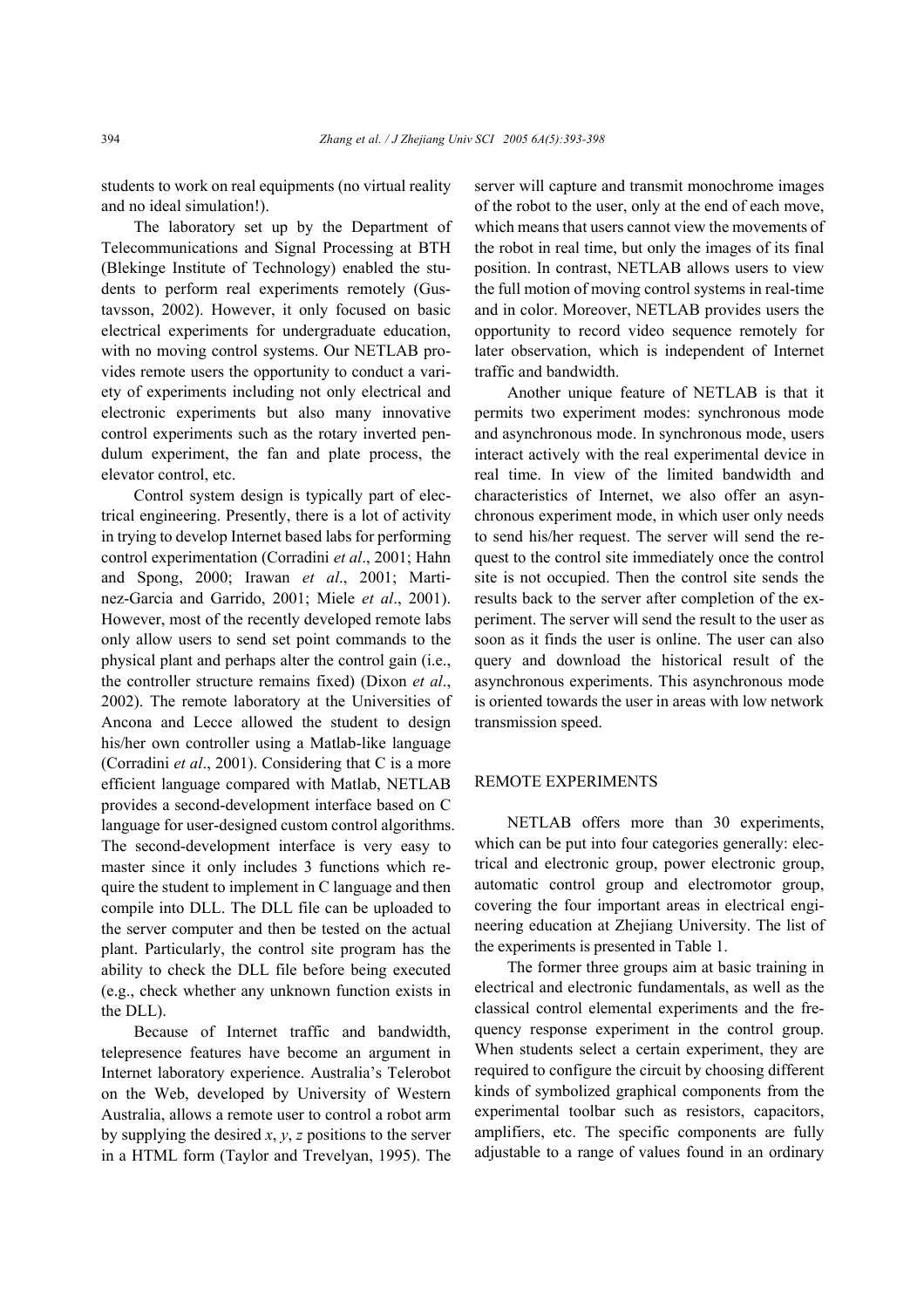electrical engineering laboratory. The selection of components and values corresponds to controlling the analog switches on the physical experimental equipments.

In electrical engineering domain, besides learning different aspects of electrical and electronic circuits, the ability to design and implement effective controllers for real physical plants is also very important. NETLAB provides remote users the opportunity to conduct many innovative control experiments such as the rotary inverted pendulum experime-

**Table 1 List of the experiments in the laboratory**

| Experiment group                     | <b>Experiment</b> list                                  |
|--------------------------------------|---------------------------------------------------------|
| Electrical and elec-<br>tronic group | Analogue circuit experiments                            |
|                                      | Digital circuit experiments                             |
| Power electronic<br>group            | Rectification and inverse<br>con-<br>verter experiments |
|                                      | Zero voltage transfer experiments                       |
| Electromotor group                   | Experiments of electromotor op-<br>eration              |
| Automatic control<br>group           | Classical control element experi-<br>ments              |
|                                      | Frequency response experiment                           |
|                                      | Servo system experiment                                 |
|                                      | Inverted pendulum experiment                            |
|                                      | Fan and plate experiment                                |
|                                      | Step motor control experiment                           |
|                                      | Coupled-tank control experiment                         |
|                                      | Elevator control experiment                             |

nt, fan and plate process experiment, the elevator control experiment, etc.

## ARCHITECTURE OF NETLAB

The system architecture of NETLAB is shown in Fig.1. Generally speaking, NETLAB is comprised of three important parts which are client site, server and control site. The control site and server are in the Intranet, communicating with each other in SOCKET. Students have two ways to access the server; either by application or web browser.

### **Client site**

There are two ways to support the user interface on the client side, the application and standard web browser. The latter has not finished yet, so we only introduce the user interface of application, which is shown in Fig.2.

To operate remotely, the user needs to install the application on the client computer. The user can select an experiment he/she is interested in by single-clicking the corresponding experiment item in the experiment list tree. Then the corresponding experiment window will be shown for user to design. The wave of the returned data from the control site can be observed in the experiment window and the video feedback can be shown in the video window. The user's operation during the experiment is recorded in the experiment log window for future diagnosis in case the system breaks down.



**Fig.1 System architecture of Netlab**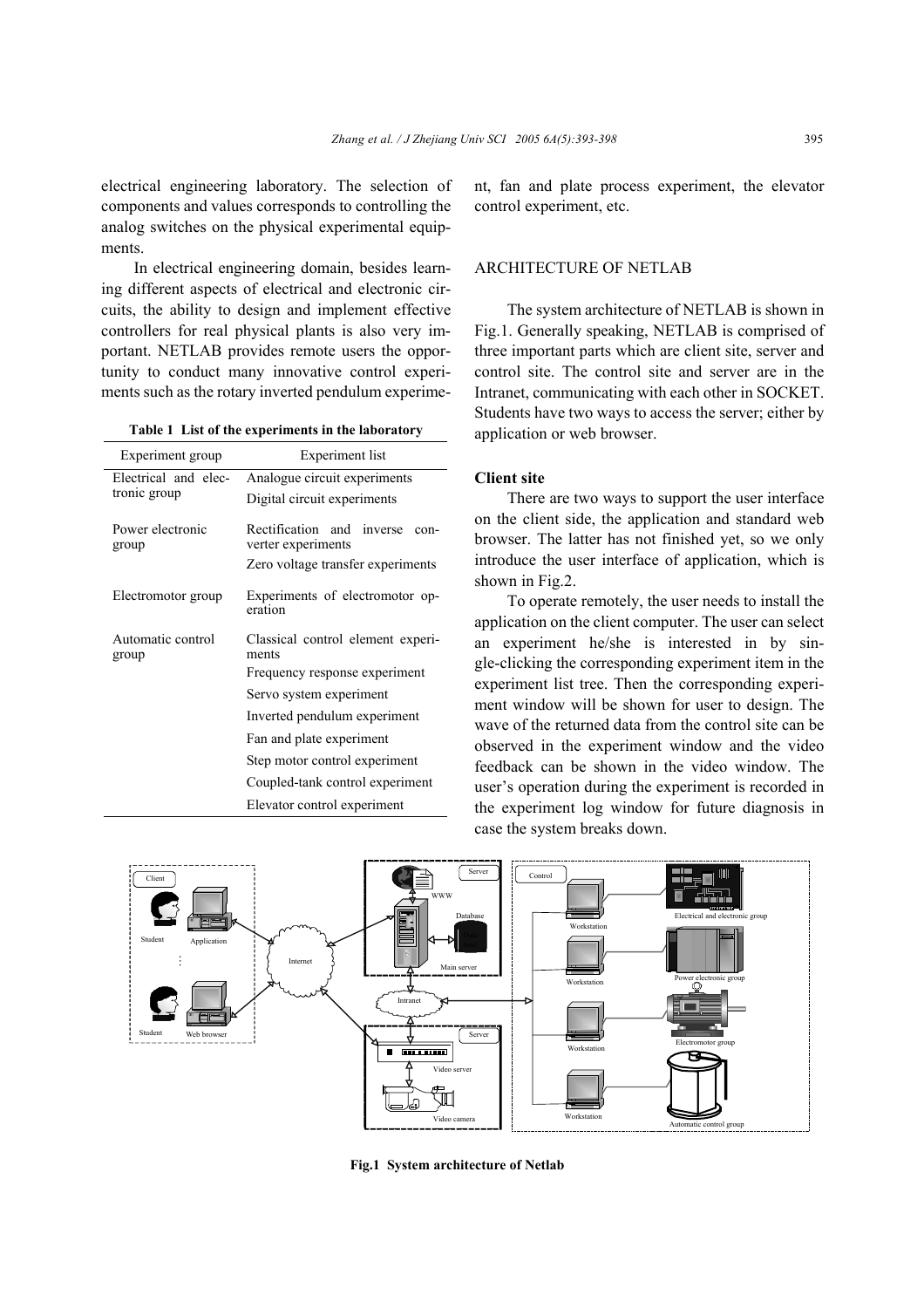

**Fig.2 User interface of client application**

The client application is designed to be modular. All the experiments are embedded in the client framework as independent modules, which can be downloaded, installed and deleted. So newly developed experiment module can be integrated into the system without affecting the already existed experiments.

#### **Server**

The server is composed of three parts: the main server, the database server and the video server. The main server handles user requests, communicates with the database server and the control computer on the control site. The main server can also be accessed via WWW. The database server handles user information, keeps track of every user and stores experimental data. These two servers run on an XEON 2 G\*2 computer with 2 G RAM. The last server is the AXIS 2400 video server. Four color CCD video cameras are connected to the video server for video feedback.

# **Control site**

The control computer and the physical plants compose the control site. The software package installed on the control computer includes a control program and a supervision program. The control program handles actuator/sensor signals to/from the plant and all communication with the remote user. The supervision program checks the control program and the server status periodically for system safety. For example, if the server reboots, the supervision program will command the control program to connect the server automatically. If the control program terminates exceptionally or falls into any infinite loop, the supervision program will reboot the control program. In this way all Internet experiments are self-resetting, so that the system has the ability to reboot itself and resume operation without local human intervention.

## INVERTED PENDULUM EXPERIMENT

In this paper, we will present the inverted pendulum experiment. The inverted pendulum is a state-of-the-art plant in control education, which is useful for illustrating how to design effective algorithms for swing-up and balance. The pilot plant used in this laboratory is a rotary inverted pendulum, which consists of: 1) an arm which rotates in a horizontal plane; and 2) a pendulum bob rod at one end of the arm which can rotate in a vertical plane orthogonal to that of the arm. The apparatus is presented in Fig.3. Two experiments are designed based on the inverted pendulum: parameter identification experiment, swing up and balancing experiment.

#### **Parameter identification**

A built-in swing-up phase starts at the beginning of the identification experiment. Once the pendulum is balanced by the default controller, the student can select the input signal to be applied to the inverted pendulum apparatus. Available inputs are: Gaussian white noise, random binary signal, pseudo-random binary signal (PRBS), multi-sine, swept sinusoid (chirp signal), which are typical choices of waveforms in identification. The properties of the input signals



**Fig.3 Rotary inverted pendulum apparatus**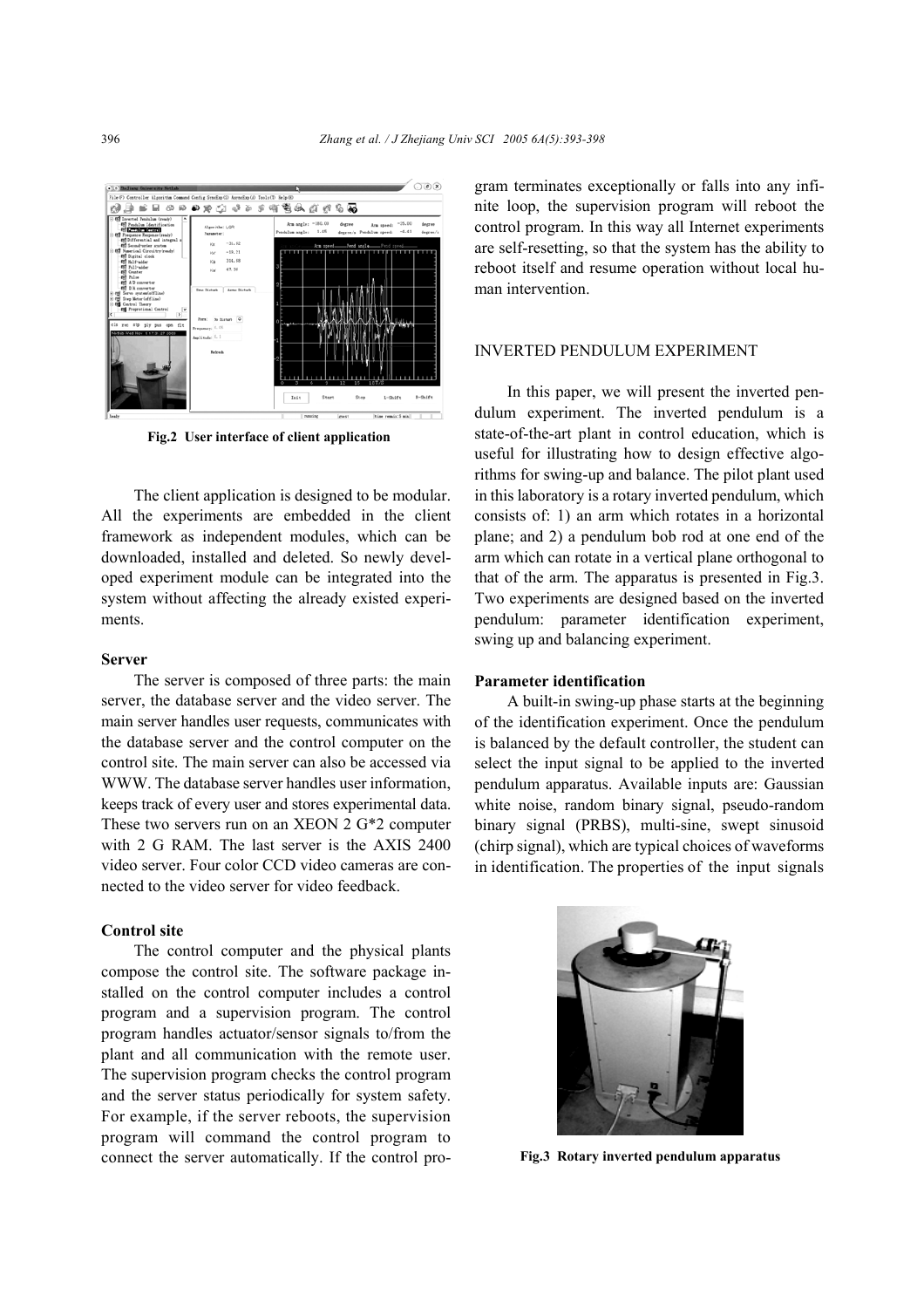such as amplitude, frequency, etc. can be set by the user. The user can observe the behavior of the pendulum apparatus via real-time video over the Internet, and subsequently download the time-series of the input and output data onto the local hard disk for off-line processing. As these data are collected in a text format file, with raw values recorded, the student can learn and appreciate the need for scaling and unit conversion, filtering out the noise in the data in order to achieve a successful result for parameter estimation.

#### **Swing up and balancing**

Using the model identified, the user can proceed to perform the swing up and balancing experiment. The algorithm can be applied to the pendulum in the following modalities: 1) using the built-in swing-up algorithm and the default controller; 2) using the built-in swing-up algorithm and set the controller parameters which the user has calculated based on the model obtained from the parameter identification experiment; 3) using self-designed swing-up algorithm and default controller; 4) using both self-designed swing-up algorithm and control algorithm. In NETLAB, the user can implement self-designed algorithms with the second-development interface based on C language. After being implemented in C language and compiled into DLL, the user-designed algorithm can be uploaded to the server computer and controls the inverted pendulum. Again the student could see, via real-time video window on the user interface, the behavior of the inverted pendulum throughout the experiment and at the same time watch the wave of the experimental result via the experiment window. Fig.4 shows the response of the inverted pendulum from swing-up to balance.

#### **Experiment system safety and robustness**

Since the experiment is based on actual inverted pendulum, safety concerns should be addressed. First, the control computer has the ability to detect and avoid problems such as mistakes when a user uploads an "unsafe" controller that results in an unstable system or mistakes when any unknown function exists in the user-designed DLL. In this scenario, we adopt a "simulate first" criterion, where the student's algorithm must pass the simulation test before being implemented on the pendulum. If the algorithm cannot pass the simulation, the user will be notified that his/her self-designed algorithm has failed. In this way faulty algorithms will not occupy the pendulum, allowing more access for users who have designed successful algorithms. Second, the software package installed on the control computer includes a control program and a supervision program. The control program handles actuator/sensor signals to/from the plant and all communication with the remote user. The supervision program checks the control program and the server status periodically for system safety. For example, if the server reboots, the supervision



**Fig.4 Response of the inverted pendulum from swing-up to balance**